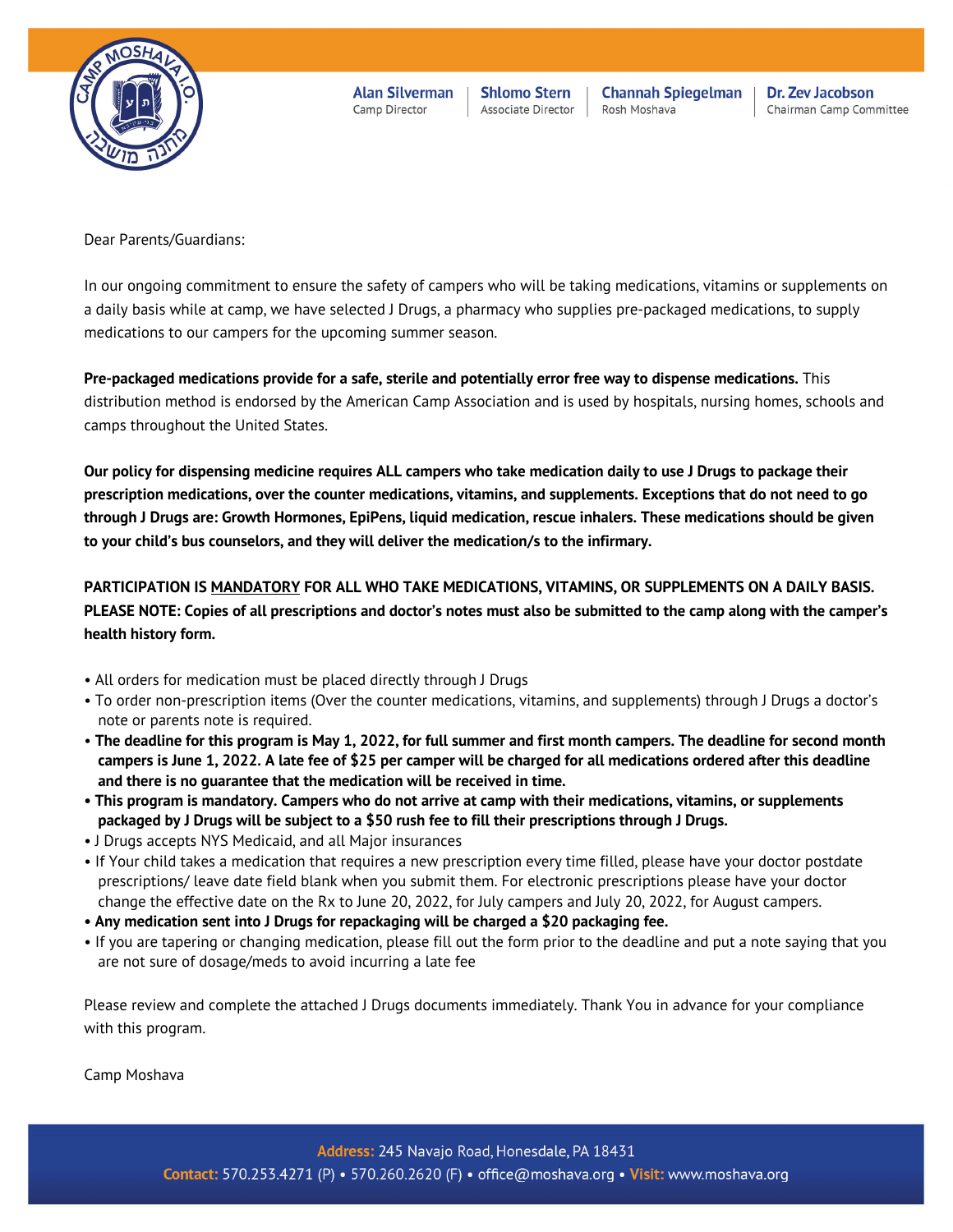## **CAMP MOSHAVA J DRUGS PHARMACY ORDER FORM**

**1205 AVENUE J BROOKLYN NY 11230**

**TEL: 718-258-6686 – FAX: 718-258-1230 – EMAIL: JDRUGSRX@GMAIL.COM**

| <b>Camper/Staff Member: Last Name</b>                                                                                                   |                             | <b>First Name</b> |                                                                                                                                         | Date of Birth                  |  |
|-----------------------------------------------------------------------------------------------------------------------------------------|-----------------------------|-------------------|-----------------------------------------------------------------------------------------------------------------------------------------|--------------------------------|--|
| <b>Address: Street</b>                                                                                                                  | <b>City</b>                 | <b>State</b>      | Zip                                                                                                                                     | <b>Guardian E-mail Address</b> |  |
| <b>Parent/Guardian Last Name</b>                                                                                                        |                             | <b>First Name</b> | <b>Home Phone</b>                                                                                                                       | <b>Summer Contact Number</b>   |  |
|                                                                                                                                         | July / August / Full Summer |                   |                                                                                                                                         |                                |  |
| <b>Cell Number</b><br>Dates of Attendance (please circle one)                                                                           |                             | <b>Allergies</b>  |                                                                                                                                         |                                |  |
| <b>Insurance Card</b><br><b>Front of Card</b>                                                                                           |                             |                   | <b>Insurance Card</b><br><b>Back of Card</b>                                                                                            |                                |  |
| <b>PLEASE CONFIRM THAT</b><br><b>ALL DATA IS LEGIBLE</b><br>(If you have more than one insurance please<br>include copies of all cards) |                             |                   | <b>PLEASE CONFIRM THAT</b><br><b>ALL DATA IS LEGIBLE</b><br>(If you have more than one insurance please<br>include copies of all cards) |                                |  |

| <b>Name of Medication</b> | <b>Strength</b> | <b>Quantity/Time of Day:</b> (Please circle and fill in) |  |  |
|---------------------------|-----------------|----------------------------------------------------------|--|--|
|                           |                 | wake-up breakfast lunch dinner bedtime other:            |  |  |
|                           |                 | # of tabs:     /     /     /     /                       |  |  |
|                           |                 | wake-up breakfast lunch dinner bedtime other:            |  |  |
|                           |                 |                                                          |  |  |
|                           |                 | wake-up breakfast lunch dinner bedtime other:            |  |  |
|                           |                 | # of tabs:      /      /    /    /    /                  |  |  |
|                           |                 | wake-up breakfast lunch dinner bedtime other:            |  |  |
|                           |                 | # of tabs:     /     /    /    /                         |  |  |
|                           |                 | wake-up breakfast lunch dinner bedtime other:            |  |  |
|                           |                 | # of tabs:      /      /    /    /    /                  |  |  |

(if there are more medication than lines provided please attach a second page)

#### **PAYMENT: VISA AMERICAN EXPRESS OR MASTERCARD:**

I hereby authorize J Drugs to charge my credit card all co-payments associated with the medication that I order. I agree to pay for any items that are not covered by my insurance plan.

| Card Holder Name | Card Number | Expiration Date / CVV Code |
|------------------|-------------|----------------------------|
|                  |             |                            |

Card Holder Signature **Date** Date

**Please Mail, Fax, or Email forms to the address listed above. Please attach all prescriptions not submitted by your doctor. J drugs is a third party provider and is not associated with the camp**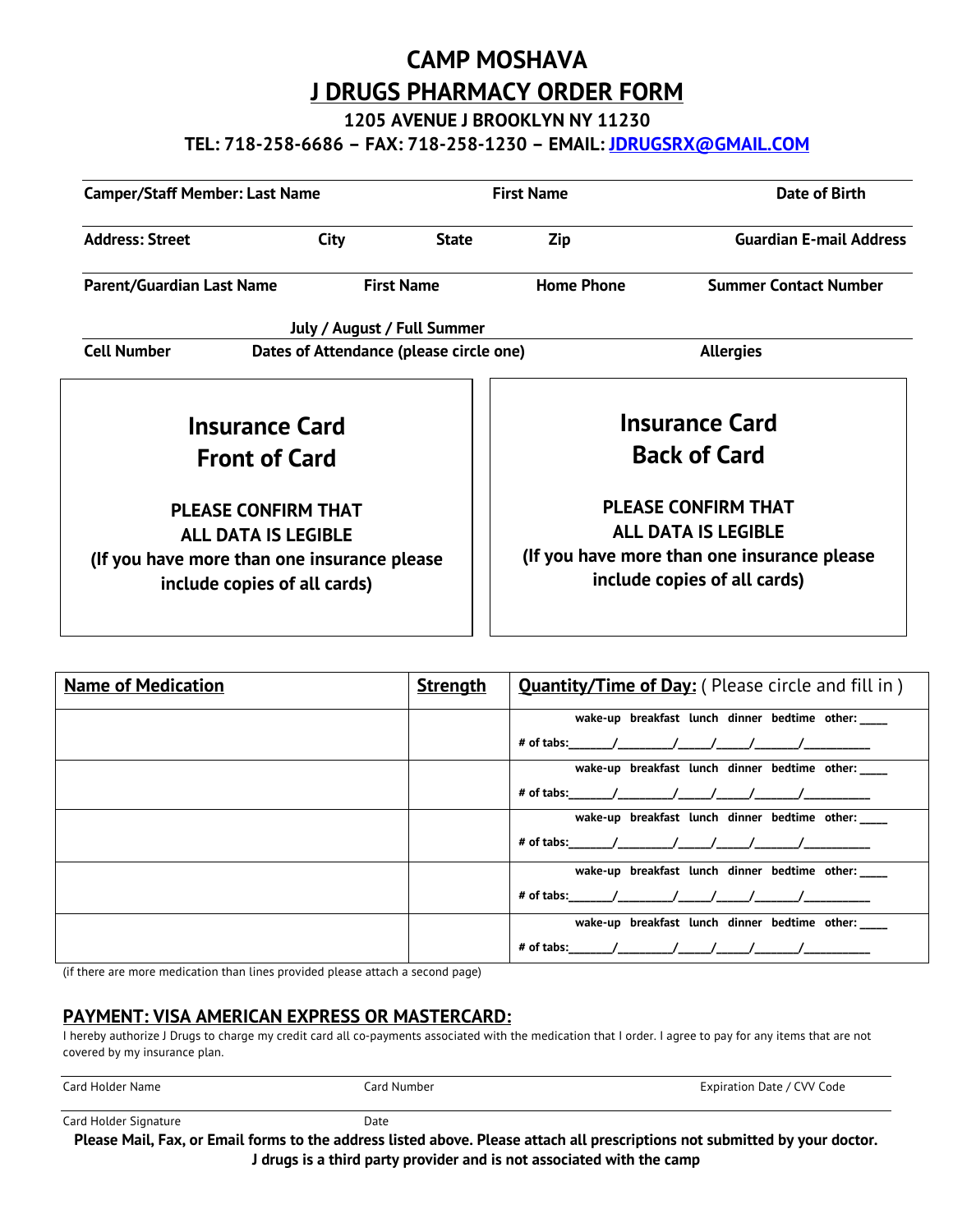# **J DRUGS FAQs**

#### **How do I order through J Drugs?**

The preferred method of ordering is **Email**, however you can also fax or mail. Please use the order form provided by your Camp. If you have any questions, please J Drugs at (718) 258-6686.

#### **How is my insurance billed? How am I billed for co-pays?**

Our pharmacy bills your insurance company directly as prescriptions are filled. Co-pays, deductibles, the cost of over-the-counter medications, all uncovered medications will be charged to your credit card.

#### **What will my prescriptions cost me through the J Drugs program?**

No different than your local pharmacy. Insurance co-payments and/or deductibles are determined by your insurance carrier and prescription coverage.

#### **How will I be charged?**

Since we are a full functioning pharmacy you will be billed directly by J Drugs

#### **What is the relationship between J Drugs and our Camps?**

J Drugs is an independent pharmacy that has been chosen by Moshava to provide medication services its campers. We are a third party provider and are not associated with Moshava.

#### **How are the medications packaged?**

Generally, camps utilize individual dose packaging. Each dose of medication is sealed in a medication strip package with a detailed label that includes your child's name, date of birth, medications enclosed, date and time to be administered, and any special instructions. The camp staff simply tears open the perforated packet and hands your child his/her medications. Please note that only medications in pill form can be included in the dose strip. Other medications, such as inhalers, creams, and liquids, are dispensed and labeled separately and shipped to camp with your child's other medications.

#### **Can J Drugs package over-the-counter (OTC) medications such as vitamins, Benadryl or Claritin?**

Yes. When you register provide us with detailed information regarding over the counter medications, including dose and time of administration. Our pharmacy will package these items with any prescription medications dosed at the same time of day.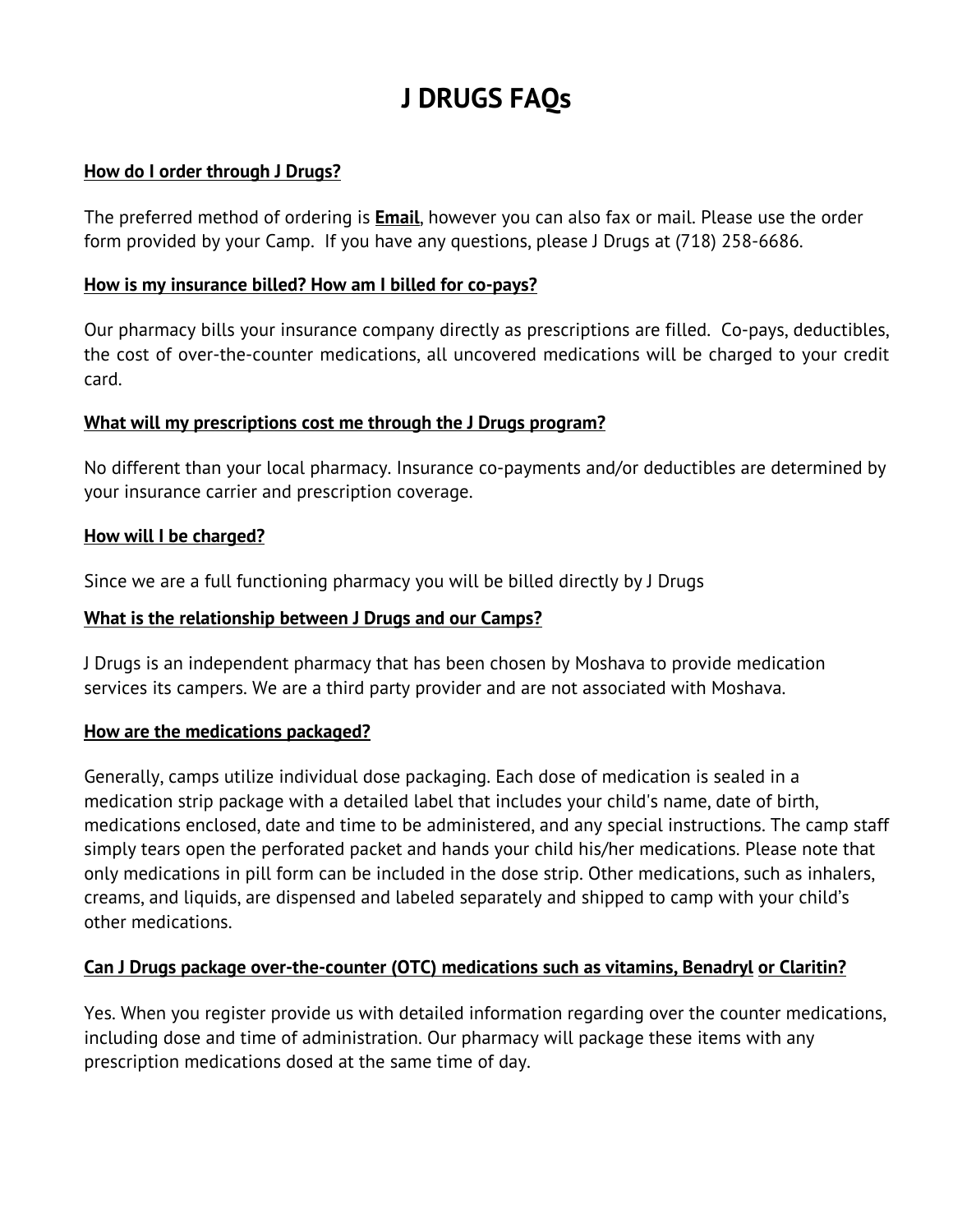#### **What if my child is prescribed a controlled medication such as Adderall or Concerta?**

We must receive an electronic prescription (or original prescription if your Dr. does not electronically prescribe) for all controlled medications prior to shipping the medication. Prescriptions for controlled drugs will only be accepted for a thirty day supply. If your child is attending camp for a longer period, the Doctor **MUST** supply a separate prescription for each 30 day period. (Please refer to page 1 for correct dates)

#### **Can you supply vitamins and supplements?**

Yes. We offer a large assortment of vitamins and nutritional supplements. Please indicate your preferences when registering your child and we will notify you of any availability issues. If you would prefer to have these items packaged together with your child's other medications please provide us with either a prescription from the Doctor or a "Physician's Authorization" (note from Doctor on letterhead)

#### **Will J Drugs dispense name brands or generics?**

Unless the physician specifies "Do Not Substitute" or "Brand Only" our pharmacy will dispense the generic. Many insurance plans will only pay for a generic. **IF YOU DO NOT WANT A GENERIC**, we ask that you notify your physician in advance and please let us know as well. For OTC medications, our pharmacy will provide generics unless you specify otherwise. In the latter case our pharmacy will attempt to provide the brand of medication you request, but may have to substitute a generic if the name brand is not available.

#### **What if my child is at camp for longer than a month?**

The physician can write most prescriptions with refills. For controlled substances, however, an additional 30-day prescription will be required.

#### **What happens to extra medications if my child is at camp for less than 30 days?**

Any unused medications will be sent home with your child on the last day of camp. You may use the extra medication at home or on vacation.

#### **We have a ninety-day prescription plan/ mandatory mail order. Can I still use J Drugs?**

We can accommodate this situation with the proper planning. Please contact us immediately so that we can plan accordingly.

#### **What time are medications dispensed at camp?**

Medications are generally dispensed at meal times and at bedtime. Please make certain that your doctor indicates the time(s) each medication should be taken on the prescription so that the camp can accommodate special requests.